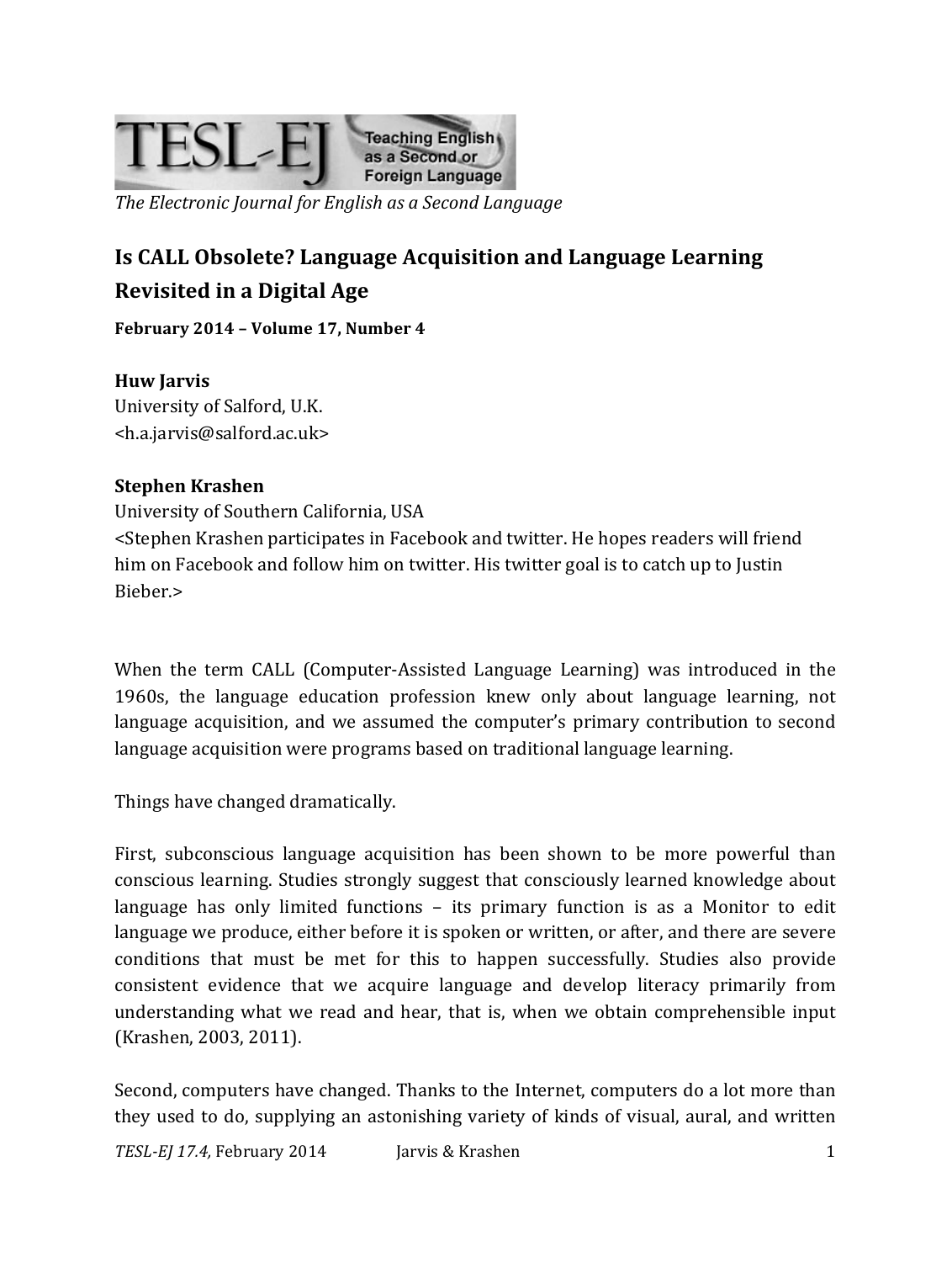input, providing a means of social interaction, as well as "information." In addition, the computer now appears in many more mobile forms than the original desktop or even  $l$ aptop – as smartphones, tablets, etc.

These changes have led to the computer being used for language acquisition, not just learning, and as a major source of comprehensible input. As evidence that this is taking place, we present two important results from recent studies done with second language acquirers.

## **Result One: English language acquirers use the Internet a great deal, and much of this use is in English. This is true for both social and informational use of English.**

Jarvis (forthcoming) found that Thai undergraduates studying in Thailand with lower to upper intermediate proficiency reported substantial use of English when using computers, smartphones and tablets (Table 1). Note that no subjects reported using only their L1 and at least 95% reported using at least some English.

*Table 1. Responses to "Generally, when using computers, smartphones and tablets which languages do you use? (tick one letter only)"*

| Only<br><b>Thai</b> | <b>Mainly Thai,</b><br><b>Mainly English,</b><br>some English<br>some Thai |     | Only<br>English | Thai, English, other<br>languages |  |
|---------------------|----------------------------------------------------------------------------|-----|-----------------|-----------------------------------|--|
| 0%                  | <b>51%</b>                                                                 | 31% | 3%              | $5\%$                             |  |

 $n = 120$  subjects, living in Thailand From: Jarvis (forthcoming).

These results were confirmed by responses to a similar question asked of EFL students in their own country (Table 2, from Jarvis, 2013).

*Table 2. Responses to "When using computers outside of your studies which language do you usually work in?"*

| L1          | $\mathbf n$ | only<br>LL | mainly L1, some<br>English | mainly English, some | only<br>English |
|-------------|-------------|------------|----------------------------|----------------------|-----------------|
| <b>Thai</b> | 56          | 3.6%       | 78.6%                      | 17.8%                |                 |
| Arabic      | 67          | 3%         | 52.2%                      | 29.9%                | 14.9%           |

All subjects university students of EFL in their own country. Levels ranged from "foundation level" to "upper intermediate." From: Jarvis (2013).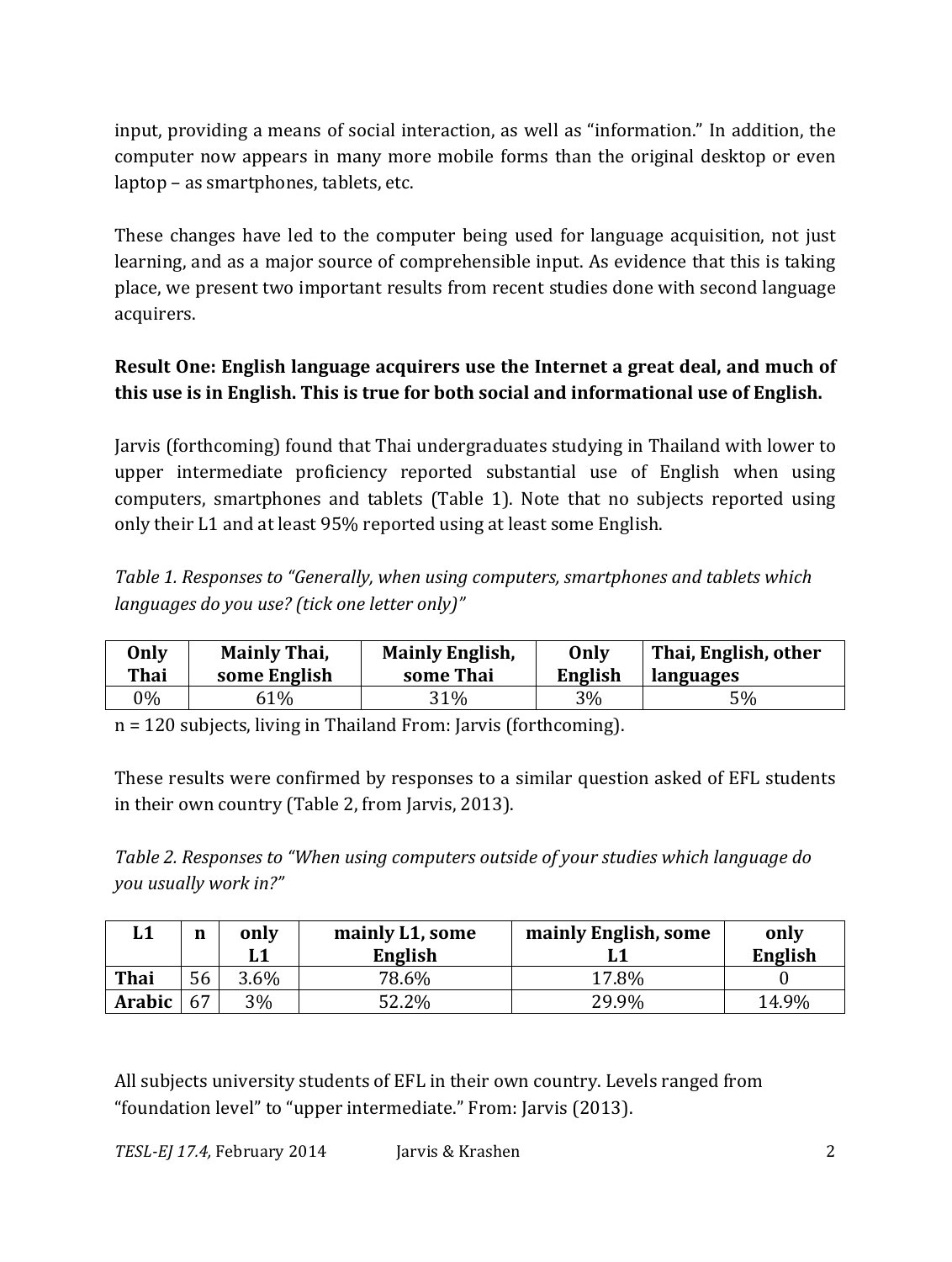The same subjects also indicated that they use English substantially for social functions online. Over half agreed with the statement: "I use English to communicate online with friends from other countries" (Thai speakers: 54%; Arabic speakers: 73%).

Other studies confirm that the use of English on computers and other mobile devices includes both academic and social functions. The following is from a study of young adults (ages 18-24) who spoke English as a foreign language and who were studying in the UK (countries of origin = Saudi Arabia, Greece, China, Poland, Cyprus, Pakistan). Jarvis and Achilleos (2013) administered a questionnaire and found that all students reported daily or nearly daily use of their computer and related devices. As presented in Table 3, English is used extensively for social purposes and for obtaining information, both personal and "academic."

| <b>Use</b>               | n  | L1      | <b>Mainly L1, some</b> | <b>Mainly English,</b> |
|--------------------------|----|---------|------------------------|------------------------|
|                          |    | Only    | English                | some L1                |
| Internet, information of | 56 | 3.6%    | 48.2%                  | 41.1%                  |
| personal interest        |    |         |                        |                        |
| Internet, academic       | 56 | 5.4%    | 16.1%                  | 46.4%                  |
| information              |    |         |                        |                        |
| Social networking sites  | 51 | 5.8%    | 21.5%                  | 41.1%                  |
| E-mail                   | 56 | $0.0\%$ | 37.5%                  | 42.9%                  |

*Table 3. Use of English by students studying in the UK*

From: Jarvis and Achilleos (2013).

Jarvis and Achilleos reported that this heavy use of English on the Internet did not appear to be simply a result of students coming to the UK and wanting to improve their English: 85.7% (48/56) did not agree with the statement: "I did *not* use the English language when using technology before coming to study in the UK." In other words, they used English on the Internet in their home countries as well. This result was confirmed in Jarvis (forthcoming), who asked similar questions of Thai students living in Thailand.

Table 4 is a closer analysis of data presented in Table 1. The responses show an impressive amount of English use on the Internet for a wide range of uses for a group with English proficiency ranging from lower to upper intermediate.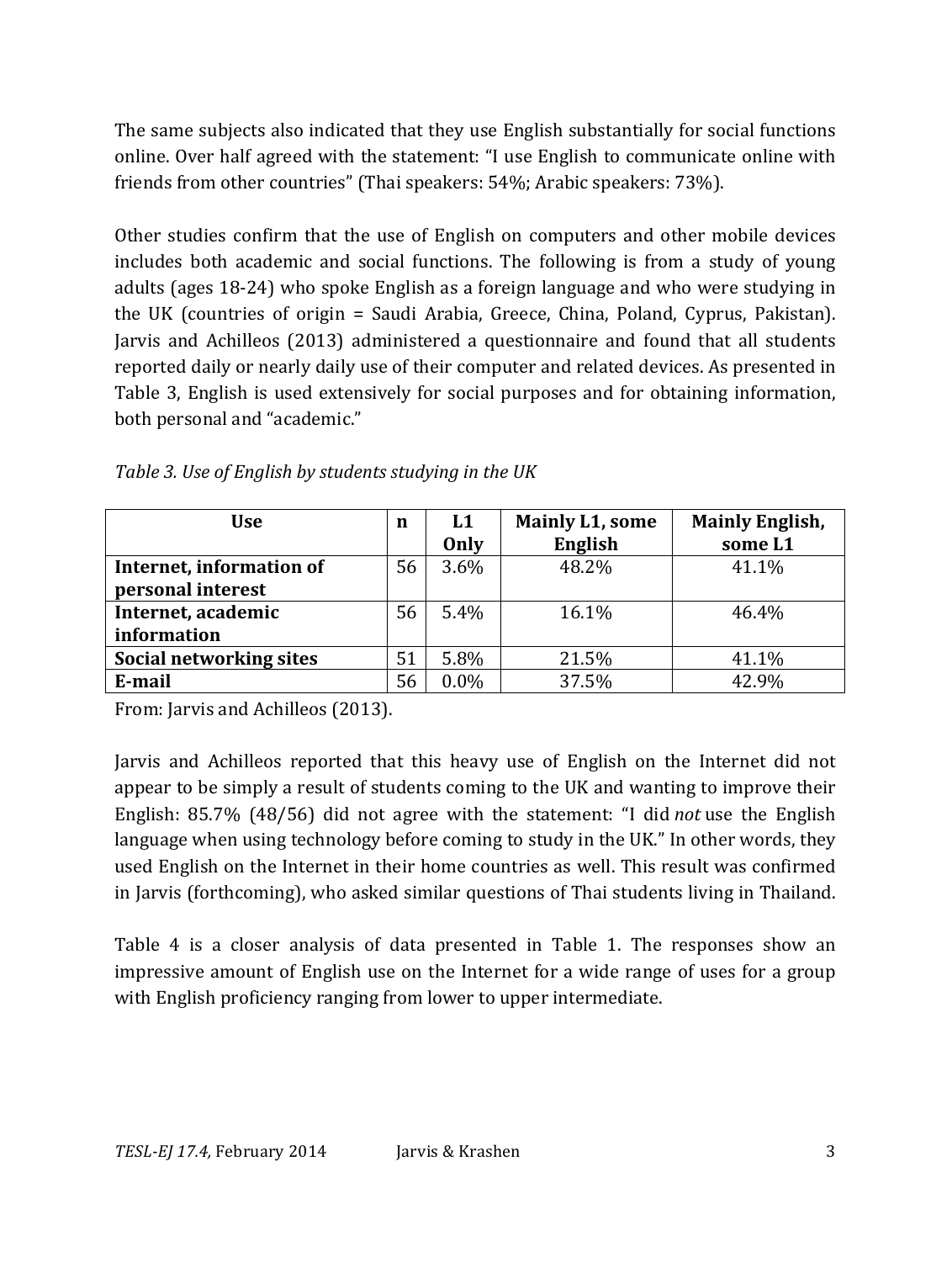| <b>Use</b>       | Only<br><b>Thai</b> | <b>Mainly Thai,</b><br>some English | <b>Mainly</b><br>English,<br>some Thai | Only<br><b>English</b> | Thai, English,<br>other languages |
|------------------|---------------------|-------------------------------------|----------------------------------------|------------------------|-----------------------------------|
| <b>Messaging</b> | 33%                 | 57%                                 | 4%                                     | 4%                     | 2%                                |
| Facebook,        | 13%                 | 73%                                 | 8%                                     | 5%                     | 1%                                |
| <b>Instagram</b> |                     |                                     |                                        |                        |                                   |
| YouTube          | 8%                  | 63%                                 | 20%                                    | 7%                     | 2%                                |
| Games            | 4%                  | 45%                                 | 34%                                    | 17%                    | 0%                                |

*Table 4. Use of English by students living in Thailand*

Only uses done by at least 80% of the subjects included here. From: Jarvis (forthcoming).

# **Result Two: English language acquirers think that non-pedagogical uses of the computer in English are helpful for English language development, and in some cases value them more than they value pedagogical programs.**

At the core of CALL lies the assumption that computer programs entailing direct instruction are useful. Most of the students studied by Jarvis (2013) appear to agree (94% of the Thai speakers, 77% of Arabic speakers).

However, this enthusiasm is not reflected responses to other questions. Only 35% of the students surveyed in Jarvis (forthcoming) said that they "use computers, smartphones and tablets to do English language exercises online." Jarvis and Achilleos (2013) reported similar results, with only 29% saying they used "web pages designed for English language learning."

In two studies, acquirers of English were asked to compare the effectiveness of traditional CALL and "other uses of the computer." Results from Jarvis (2013) (speakers of Thai and Arabic in their own country) show support for both, with somewhat more support for traditional CALL (Table 5).

*Table 5. Views of computer use and impact on English competence*

| <b>Activity helps practice and/or learn English</b> | <b>Thai</b> | <b>Arabic</b> |
|-----------------------------------------------------|-------------|---------------|
| Interest sites with English practice exercises      | 94.1%       | 77.4%         |
| Other internet sites in English                     | 92.2%       | 69.8%         |
| Social networking                                   | 74.5%       | 61.5%         |

From Jarvis (2013).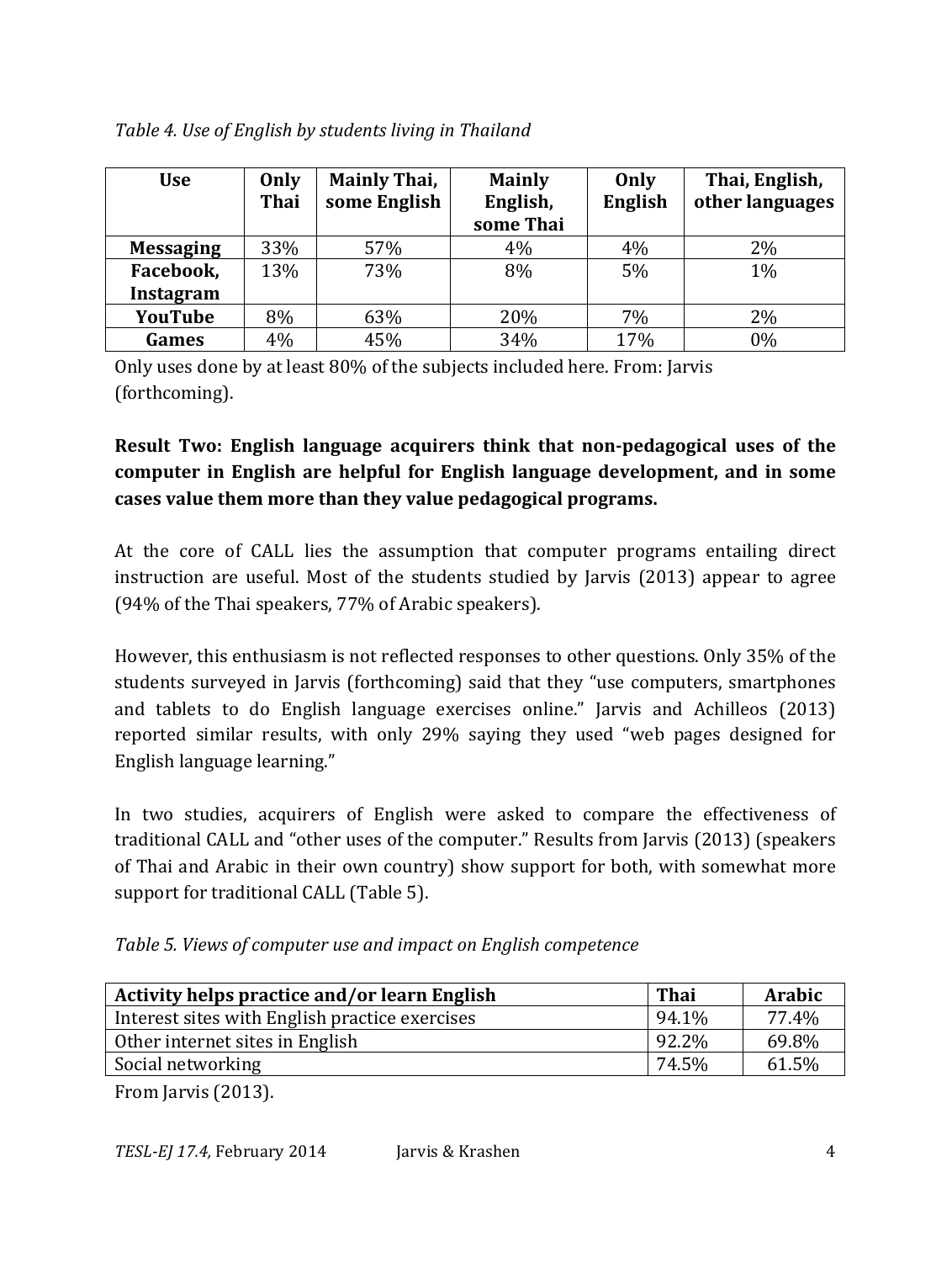But responses in Jarvis and Achilleos (2013; subjects all studying in the UK) show a greater preference in "other things" for improving their English. The difference between the results presented in Tables 5 and 6 could be related to differing proficiency levels, with subjects represented in Table 6 more likely at a higher level of English than those in Table 5.

*Table 6. English programs vs. "other things" for English language development: Helpful for acquiring English*

| Using web pages designed for English language learning                  | 28.6% |  |
|-------------------------------------------------------------------------|-------|--|
| Doing various other things but using English to do so such as accessing | 71.4% |  |
| information on the WWW, communicating with friends/family, listening to |       |  |
| music etc.)                                                             |       |  |

From: Jarvis & Achilleos (2013).

What we can conclude is that students have considerable respect for digital devices as a source of comprehensible input, which in turn, also suggests that they have at least some appreciation for subconscious language acquisition.

Even though a number of students see language exercises as important, it is likely that with more access to the Internet, more second language acquirers will conclude that doing "other things" helps English development even more, a conclusion consistent with current language acquisition theory.

#### *Is the term CALL still appropriate?*

The implications of the research presented here are clear: The term CALL is obsolete, because its focus is limited to the computer, and because of its emphasis on conscious learning. Alternative acronyms such as Technology Enhanced Language Learning (TELL) or Mobile Assisted Language Learning (MALL) account for some changes in the field, but continue to focus on conscious learning. It is time to move beyond CALL. MALU (Mobile Assisted Language Use) as defined by Jarvis and Achilleos (2013) is a significant improvement when discussing electronic devices: MALU covers more than desktop and even laptop computers, and makes it clear that more than language instruction and/or learning is involved.